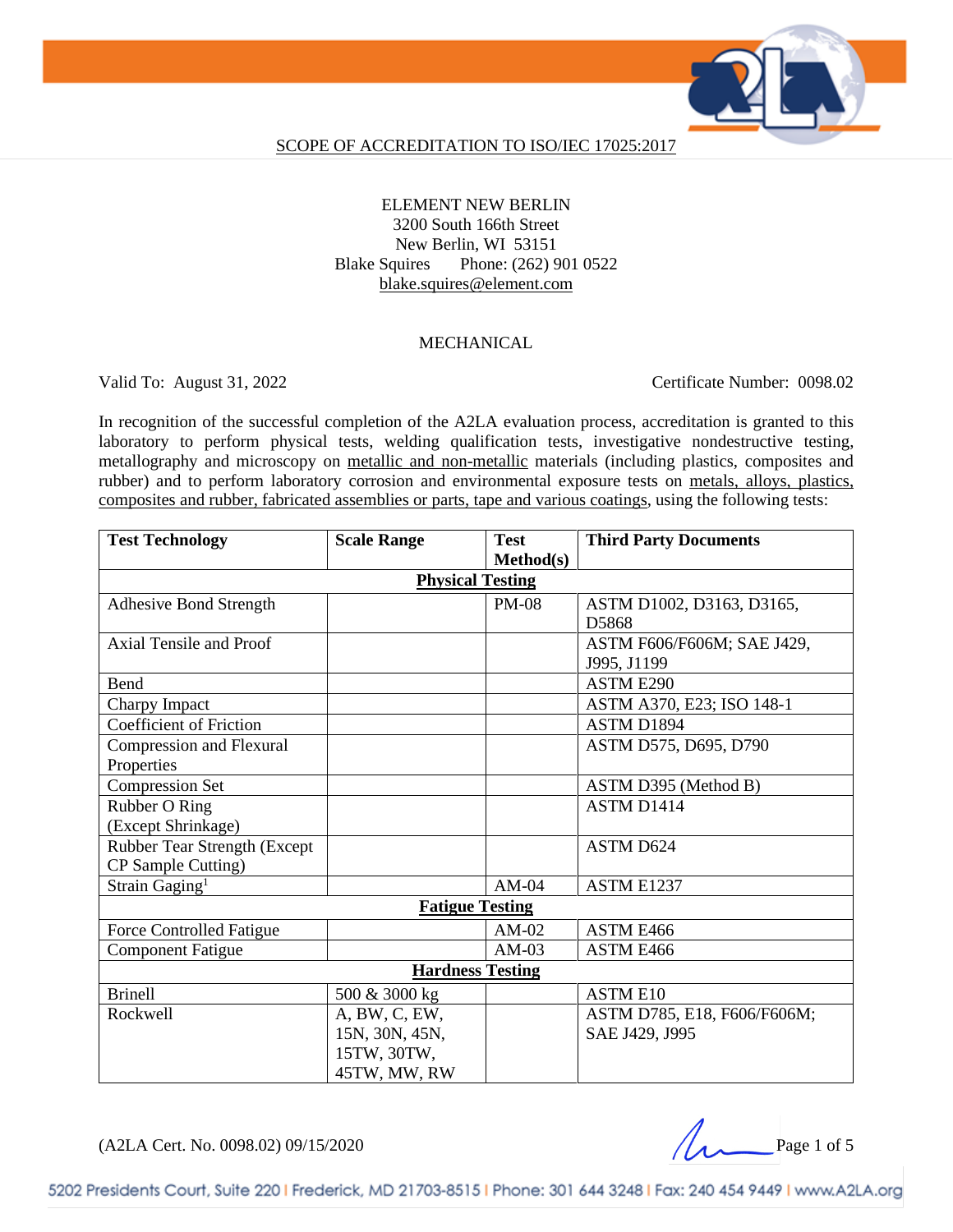| <b>Test Technology</b>                                 | <b>Scale Range</b>       | <b>Test</b> | <b>Third Party Documents</b>                                    |
|--------------------------------------------------------|--------------------------|-------------|-----------------------------------------------------------------|
|                                                        |                          | Method(s)   |                                                                 |
|                                                        | <b>Impact Testing</b>    |             |                                                                 |
| Izod Impact                                            |                          |             | ASTM D256 (Methods A, C, D, E)                                  |
| Unnotched Impact                                       |                          |             | ASTM D4812                                                      |
| <b>High Speed Puncture</b>                             |                          | PM-15       | ASTM D3763                                                      |
| Properties                                             |                          |             |                                                                 |
| Tup/Falling Mass                                       |                          |             | ASTM D5628                                                      |
|                                                        | <b>Microhardness</b>     |             |                                                                 |
| Knoop                                                  | 100, 200, 300, 500 g     |             | ASTM B578, E384; ISO 9015-1,                                    |
|                                                        |                          |             | 9015-2, 6507-1                                                  |
| Vickers                                                | 100, 200, 300, 500 g     |             | ASTM B578, E384; ISO 9015-1,<br>9015-2                          |
| MacroVickers                                           | 5, 10, 30 kg             |             | ASTM E92, E384; ISO 9015-1,<br>6507-1                           |
| Durometer                                              | Shore A & D              |             | ASTM D2240                                                      |
|                                                        | <b>Portable Hardness</b> |             |                                                                 |
|                                                        |                          |             |                                                                 |
| Leeb Hardness                                          |                          |             | ASTM A956<br><b>ASTM A1038</b>                                  |
| <b>UCI Hardness (MC10)</b>                             | <b>Tension Testing</b>   |             |                                                                 |
|                                                        |                          |             |                                                                 |
| Metals                                                 | 120,000 lbs. Max.        |             | ASTM A370, B557, B557M,                                         |
| Strain Ratio (r-value)                                 | 120,000 lbs. Max.        |             | E8/E8M; ISO 6892-1<br>ASTM E517                                 |
| Strain-Hardening (n-value)                             | 120,000 lbs. Max.        |             | ASTM E646                                                       |
| Plastics & Polymers                                    | 120,000 lbs. Max.        | PM-09,      | ASTM D638, D882, D1004                                          |
|                                                        |                          | $PM-11$     |                                                                 |
| Rubber                                                 | 120,000 lbs. Max.        |             | ASTM D412                                                       |
|                                                        | <b>Metallography</b>     |             |                                                                 |
| Preparation of Samples <sup>1</sup>                    |                          |             | <b>ASTME3</b>                                                   |
| Microstructure <sup>1</sup>                            |                          |             | <b>ASTM A247</b>                                                |
| <b>Inclusion Content</b>                               |                          |             | ASTM E45 (Method A, B, D)                                       |
| Grain Size <sup>1</sup>                                |                          |             | <b>ASTM E112, E883</b>                                          |
| Macroetching <sup>1</sup>                              |                          |             | <b>ASTM E340, E381</b>                                          |
| Microetching <sup>1</sup>                              |                          |             | ASTM E407                                                       |
| Depth of Decarburization                               |                          |             | ASTM E1077, E883, F2328,                                        |
|                                                        |                          |             | F2328M; ISO 898-1; SAE J121                                     |
|                                                        |                          |             | (Superseded $2013$ ) <sup>2</sup> , J121M                       |
|                                                        |                          |             | (Superseded $2013$ ) <sup>2</sup>                               |
| Case Depth                                             |                          |             | <b>SAE J423</b>                                                 |
| <b>Coating Thickness</b>                               |                          |             | ASTM B244, B487, B499, D1005,                                   |
|                                                        |                          |             | D1186 (Withdrawn 2006) <sup>2</sup> , D7091;                    |
|                                                        |                          |             | ISO 1463, 2808                                                  |
| Hydrogen Embrittlement                                 |                          |             | ASTM F606/F606M; SAE J1237                                      |
| <b>Scanning Electron</b><br>Microscopy (SEM) (Fracture |                          | $MA-14$     |                                                                 |
| Mode Characterization)                                 |                          |             |                                                                 |
|                                                        | <b>Corrosion Tests</b>   |             |                                                                 |
|                                                        |                          |             |                                                                 |
| Accelerated Weathering<br>Fluorescent (QUV)            |                          |             | ASTM G147, G151, G154, D4329,<br>D4587, D4674, D5208; SAE J2020 |
|                                                        |                          |             |                                                                 |
|                                                        |                          |             |                                                                 |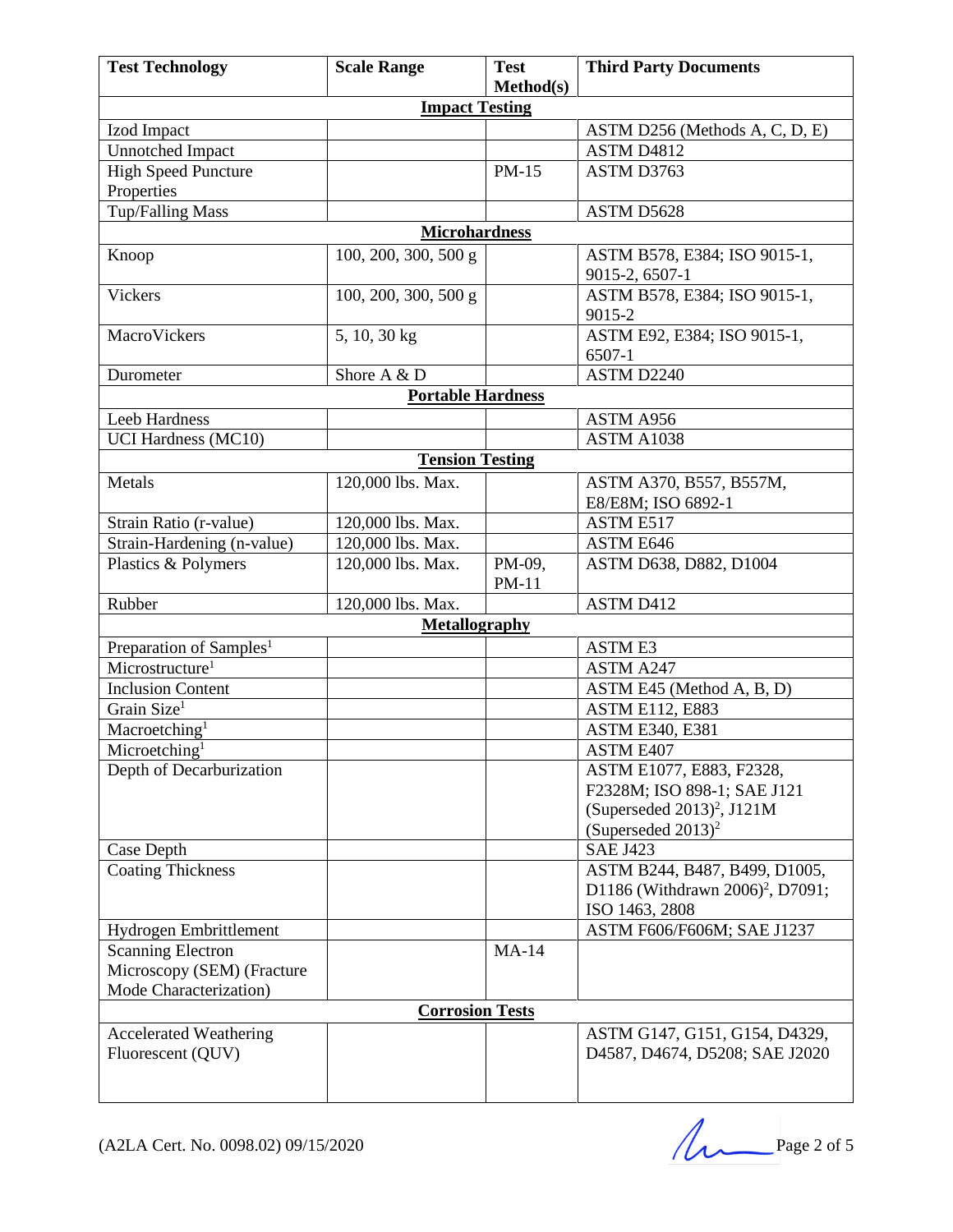| <b>Test Technology</b>              | <b>Scale Range</b>           | <b>Test</b> | <b>Third Party Documents</b>                |
|-------------------------------------|------------------------------|-------------|---------------------------------------------|
|                                     |                              | Method(s)   |                                             |
|                                     | <b>Corrosion Tests Cont.</b> |             |                                             |
| Xenon Arc                           |                              |             | ASTM D2565, D4355, D4459,                   |
|                                     |                              |             | D5071, D6551, D6695, D7869,                 |
|                                     |                              |             | G155; GM9327P (Superseded                   |
|                                     |                              |             | 2012) <sup>2</sup> ; SAE J2412, J2527       |
| <b>Corrosion Resistance:</b>        |                              |             |                                             |
| Susceptibility,                     |                              |             | ISO 6509-1                                  |
| <b>Dezincification Resistance</b>   |                              |             |                                             |
| <b>Intergranular Corrosion</b>      |                              |             | ASTM A262 (Practice A & E),                 |
| Resistance                          |                              |             | A763, G28                                   |
| <b>Environmental Compatibility:</b> |                              |             |                                             |
| Humidity                            |                              |             | ASTM D1735, D2247, D4585;<br>GMW14729       |
| Salt Spray (Fog)                    |                              |             | <b>ASTM B117; ISO 9227</b>                  |
| Modified Salt Spray (Fog)           |                              |             | ASTM G85 (A1, A2, A3, A5);                  |
|                                     |                              |             | ISO 9227                                    |
| <b>Cyclic Corrosion</b>             |                              |             | ASTM D5894, G85 (A2, A3, A5);               |
|                                     |                              |             | GM9540P (Superseded $2012$ ) <sup>2</sup> , |
|                                     |                              |             | GM9505P (Superseded 2012) <sup>2</sup> ;    |
|                                     |                              |             | GMW14872; SAE J2334                         |
| Post-Exposure Evaluations:          |                              |             |                                             |
| Rusting                             |                              |             | ASTM D610                                   |
| Blistering                          |                              |             | ASTM D714                                   |
| Scribed/Non-Scribed                 |                              |             | ASTM D1654                                  |
|                                     | <b>Coating Evaluation</b>    |             |                                             |
| Coating Adhesion:                   |                              |             |                                             |
| Paint & Plastic                     |                              |             | <b>ASTM D3359;</b>                          |
|                                     |                              |             | Ford FLTM BI 106-01;                        |
|                                     |                              |             | GM9071P (Superseded $2012$ ) <sup>2</sup>   |
| Plating                             |                              |             | ASTM B571                                   |
| Pull-off Strength                   |                              |             | ASTM D4541                                  |
| <b>Coating Flexibility:</b>         |                              |             |                                             |
| T-Bend                              |                              |             | ASTM D4145                                  |
| <b>Coating Impact</b>               |                              |             | ASTM D2794                                  |
| <b>Conditioning of Plastics</b>     |                              |             | ASTM D618                                   |
| Chip Resistance                     |                              |             | ASTM D3170; GMW14700;                       |
| (Gravelometer)                      |                              |             | GM9508P (Superseded 2010) <sup>2</sup> ;    |
|                                     |                              |             | <b>SAE J400</b>                             |
| Gloss                               |                              |             | <b>ASTM D523, D2457</b>                     |
| Pencil Hardness                     |                              |             | ASTM D3363                                  |
| <b>Taber Abrasion Resistance</b>    |                              |             | ASTM D3389, D4060, D6037;                   |
|                                     |                              |             | GM9515P (Cancelled 2013) <sup>2</sup> ;     |
|                                     |                              |             | ISO 9352                                    |

(A2LA Cert. No. 0098.02) 09/15/2020 Page 3 of 5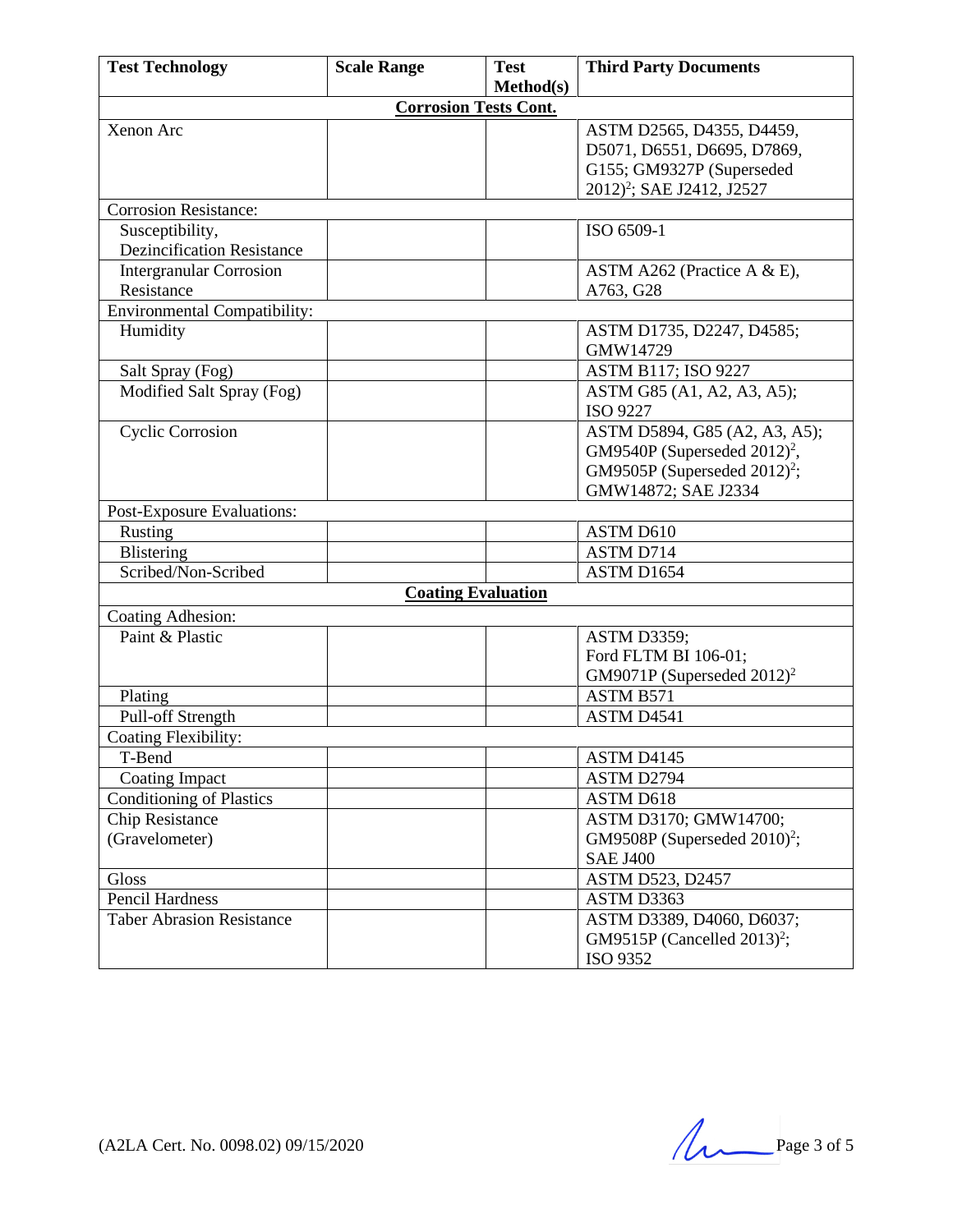| <b>Test Technology</b>        | <b>Scale Range</b> | <b>Test</b> | <b>Third Party Documents</b>                                                        |
|-------------------------------|--------------------|-------------|-------------------------------------------------------------------------------------|
|                               |                    | Method(s)   |                                                                                     |
|                               |                    |             | <b>Welding and Brazing Performance (Operator) and Procedure Qualification Tests</b> |
|                               |                    |             | API STD 1104; AWS B2.1, B2.2,                                                       |
|                               |                    |             | B4.0, D1.1, D1.2, D1.5, D3.6M,                                                      |
|                               |                    |             | D14.1, D14.3, D14.4, D14.5, D14.6,                                                  |
|                               |                    |             | D17.1/17.1M, D18.1; ASME Sec.                                                       |
| Bend                          |                    |             | IX; ISO 5173, 9606-1, 9606-2,                                                       |
|                               |                    |             | 15614-1, 15614-12, 15614-13;                                                        |
|                               |                    |             | 15614-2; MIL-STD-248D                                                               |
|                               |                    |             | (Superseded 1997) <sup>2</sup> ; NAVSEA                                             |
|                               |                    |             | S9074-AQ-GIB-010/248                                                                |
|                               |                    |             | API STD 1104; ASME Sec. IX;                                                         |
|                               |                    |             | AWS B4.0, D1.1, D1.2, D3.6M,                                                        |
| <b>Break</b><br>(Fillet Weld) |                    |             | D14.1, D14.3, D14.4, D14.5, D14.6,                                                  |
|                               |                    |             | D17.1/17.1M; ISO 9606-1, 9606-2;<br>MIL-STD-248D (Superseded 1997) <sup>2</sup> ;   |
|                               |                    |             | NAVSEA S9074-AQ-GIB-010/248                                                         |
|                               |                    |             | API STD 1104; AWS B4.0, D3.6M,                                                      |
| Hardness                      |                    |             | D8.9M, D14.3; BS EN ISO 14271,                                                      |
|                               |                    |             | 15614-1, 15614-12; MIL-STD-248D                                                     |
|                               |                    |             | (Superseded 1997) <sup>2</sup> ; NAVSEA                                             |
|                               |                    |             | S9074-AQ-GIB-010/248                                                                |
|                               |                    |             | AASHTO/AWS D1.5, D14.1, D14.6;                                                      |
|                               |                    |             | ASME Sec. IX; AWS D1.1, D3.6M,                                                      |
|                               |                    |             | D17.1/17.1M; BS EN ISO 9016;                                                        |
| Impact                        |                    |             | DIN EN 1992-1-1/NA; MIL-STD-                                                        |
|                               |                    |             | 248D (Superseded 1997) <sup>2</sup> ; NAVSEA                                        |
|                               |                    |             | S9074-AQ-GIB-010/248                                                                |
|                               |                    |             | ANSI/AASHTO/AWS D1.5;                                                               |
|                               |                    |             | ANSI/AWS D1.2, D1.4, D14.1,                                                         |
|                               |                    |             | D14.4, D14.5, D14.6, D15.1; API                                                     |
| Macroetch                     |                    |             | STD 1104; ASME Sec. IX; AWS                                                         |
|                               |                    |             | B2.1, B2.2, D1.1, D3.6M, D14.3,                                                     |
|                               |                    |             | D17.1/D17.1M; BS EN ISO 15614-                                                      |
|                               |                    |             | 1; DIN EN ISO 17639; ISO 9606-1,                                                    |
|                               |                    |             | 15614-2; MIL-STD-248D                                                               |
|                               |                    |             | (Superseded 1997) <sup>2</sup> ; NAVSEA<br>S9074-AQ-GIB-010/248                     |
|                               |                    |             | ASME Sec. IX; AWS D1.1, D8.9M,                                                      |
| Metallographic                |                    |             | D17.1/D17.1M, D17.2/17.2M;                                                          |
|                               |                    |             | BS EN ISO 15614-1, 15614-2,                                                         |
|                               |                    |             | 15614-12; DIN EN ISO 17639                                                          |
|                               |                    |             | AWS B2.1, B2.2, B3.6M, B4.0,                                                        |
| Shear                         |                    |             | D8.9M, D17.2/17.2M; ASME Sec.                                                       |
|                               |                    |             | IX; EN ISO 14273; ANSI/AWS                                                          |
|                               |                    |             | C <sub>3.2</sub> , D <sub>1.2</sub> , D <sub>1.3</sub>                              |

 $(A2LA$  Cert. No. 0098.02) 09/15/2020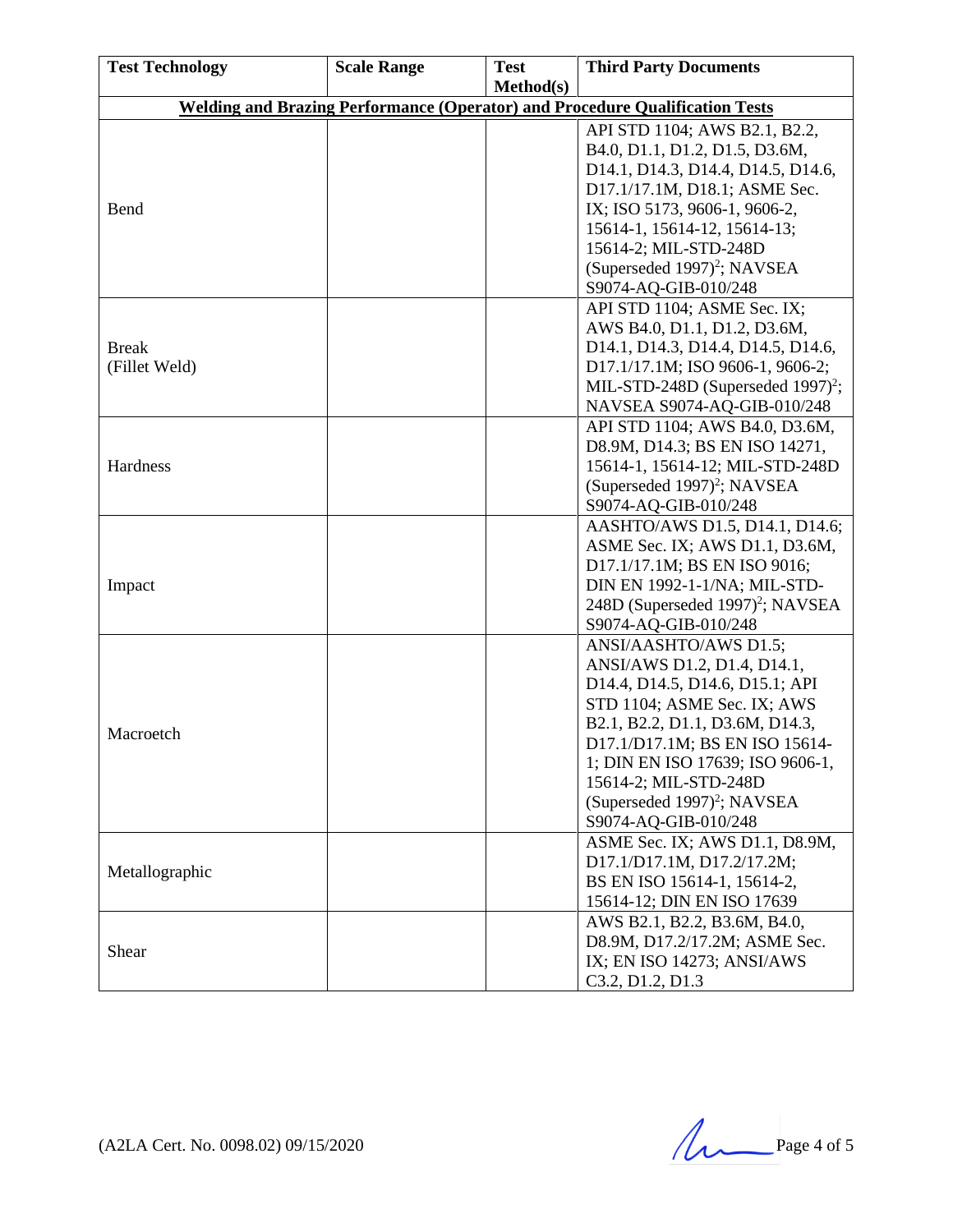| <b>Test Technology</b>        | <b>Scale Range</b> | <b>Test</b> | <b>Third Party Documents</b>                                                       |
|-------------------------------|--------------------|-------------|------------------------------------------------------------------------------------|
|                               |                    | Method(s)   |                                                                                    |
|                               |                    |             | Welding and Brazing Performance (Operator) and Procedure Qualification Tests Cont. |
|                               |                    |             | ANSI/AASHTO/AWS D1.5;                                                              |
|                               |                    |             | ANSI/AWS D1.4, D14.1, D14.4,                                                       |
|                               |                    |             | D14.5, D14.6, D15.1; API STD                                                       |
|                               |                    |             | 1104; ASME Sec. IX; ASTM A488;                                                     |
|                               |                    |             | AWS B2.1, B2.2, B4.0, D1.1,                                                        |
| Tensile                       |                    |             | D3.6M, D8.9M, D14.3,                                                               |
|                               |                    |             | D17.1/D17.1M, D18.1; DIN EN ISO                                                    |
|                               |                    |             | 8496; ISO 1002, 4136, 15614-1,                                                     |
|                               |                    |             | 15614-2, 15614-12; MIL-STD-248D                                                    |
|                               |                    |             | (Superseded 1997) <sup>2</sup> ; NAVSEA                                            |
|                               |                    |             | S9074-AQ-GIB-010/248                                                               |
| Peel & Chisel                 |                    |             | ISO 10447                                                                          |
| <b>Miscellaneous Testing</b>  |                    |             |                                                                                    |
| <b>Failure Analysis</b>       |                    |             | Using the methods listed above in                                                  |
|                               |                    |             | accordance with ASM Handbook                                                       |
|                               |                    |             | Volume 11.                                                                         |
| <b>Additive Manufacturing</b> |                    |             | ASTM F2971, F3122                                                                  |

<sup>1</sup> This laboratory meets A2LA *R104 – General Requirements: Accreditation of Field Testing and Field Calibration Laboratories* for these tests.

<sup>2</sup> This laboratory's scope contains withdrawn or superseded methods. As a clarifier, this indicates that the applicable method itself has been withdrawn or is now considered "historical" and not that the laboratory's accreditation for the method has been withdrawn.

 $(A2LA$  Cert. No. 0098.02) 09/15/2020